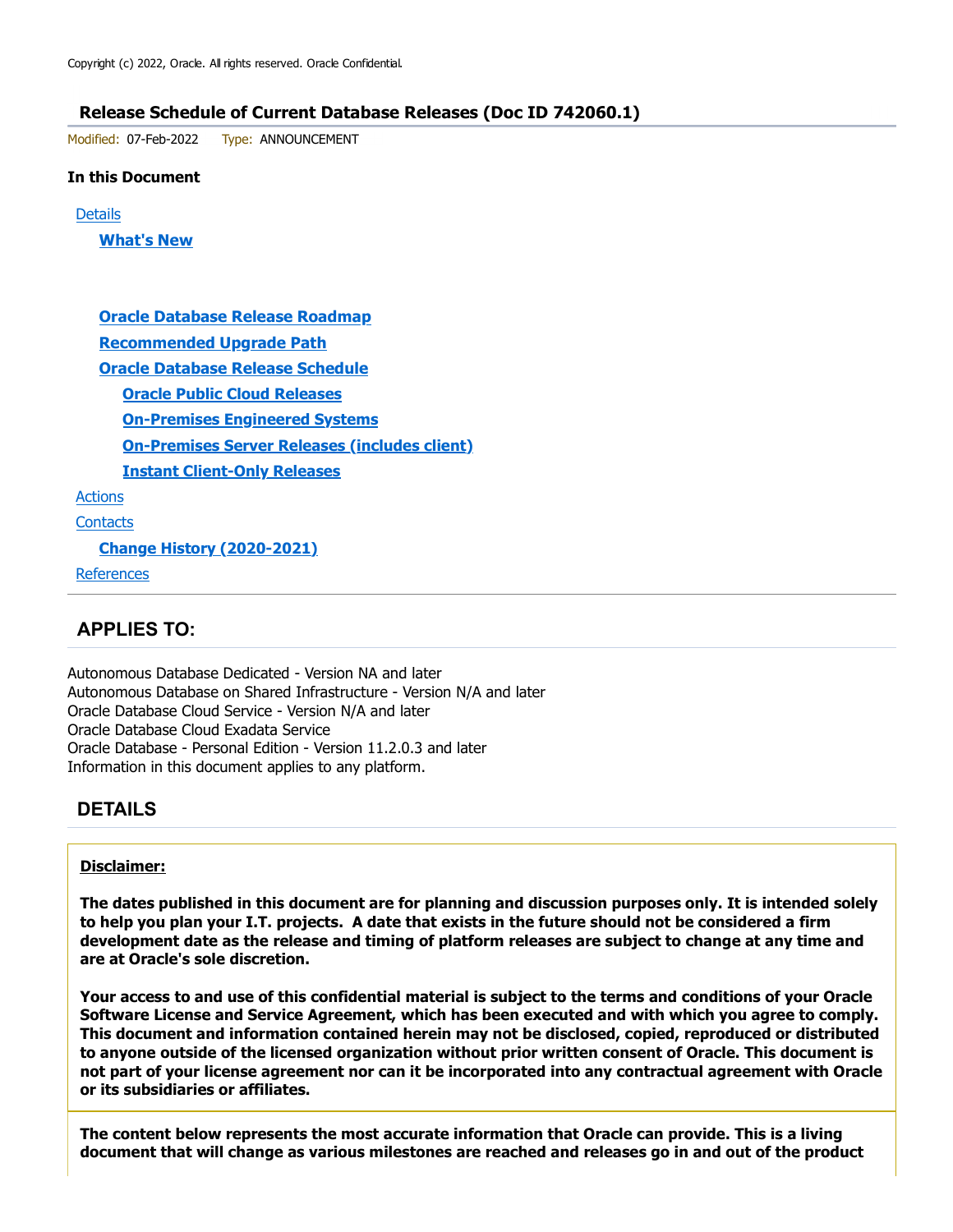life cycle. It is intended to give you current information about releases that are covered under the Database's Premier Support (PS) and Extended Support (ES) Lifetime policies. Support cannot provide additional dates not listed in this document; do not log a Service Request asking for a future release date. If you wish to be notified when this document changes, set the article as a Favorite, and follow the instructions for Email Notification in KM Doc ID: 793436.2

#### What's New

The most recent changes will be highlighted with a "New" or "Updated" icon to help you quickly identify the modifications.<br>(For a history of modifications, see the Change Record Table at the bottom of the document.)

- **NEW** Oracle Database 12.2.0.1 is now in Sustaining Support
- Oct 2021: 21c for Microsoft Windows released Oct 8, 2021
- Sept 2021: 21c for ODA released Sept 16, 2021 and 21c for HP released on Sept 28, 2021
- August 2021: Oracle Database 21c (21.3) released on Linux

#### Oracle Database Release Roadmap

There are two types of Oracle Database releases: Long Term Release and Innovation Release.

Long Term Release:

Oracle Database Long Term Releases are ideal for use cases that benefit from less frequent upgrades to newer releases. Long Term Releases offer the highest level of stability and the longest length of error correction support. These releases have 5 years of Premier Support followed by 3 years of Extended Support. When combined with Extended Support, customers typically have almost 4 years to upgrade from one Long Term Release to the next Long Term Release.

#### Innovation Release:

In between Oracle Database Long Term Releases, Oracle delivers Oracle Database Innovation Releases that include many enhancements and new capabilities which will also be included in the next Long Term Release. Innovation Releases are designed to enable customers to continuously use leading-edge technologies to rapidly develop or deploy new applications or augment existing applications. Support for Innovation Releases includes at least 2 years of Premier Support, but there is no Extended Support. Production workloads can be deployed on Innovation Releases if upgrading to the next database release within one year after the next database release ships is factored into the deployment plan.

To help you plan ahead, below is a visual roadmap that captures Oracle Database Releases from 11.2 onward, showing the lifetime support stages (Premier, Extended) and the Error Correction windows for each release. Note, not all releases are eligible for Extended Support (i.e. 12.2.0.1, 18c).

Figure 1 - Database Release Roadmap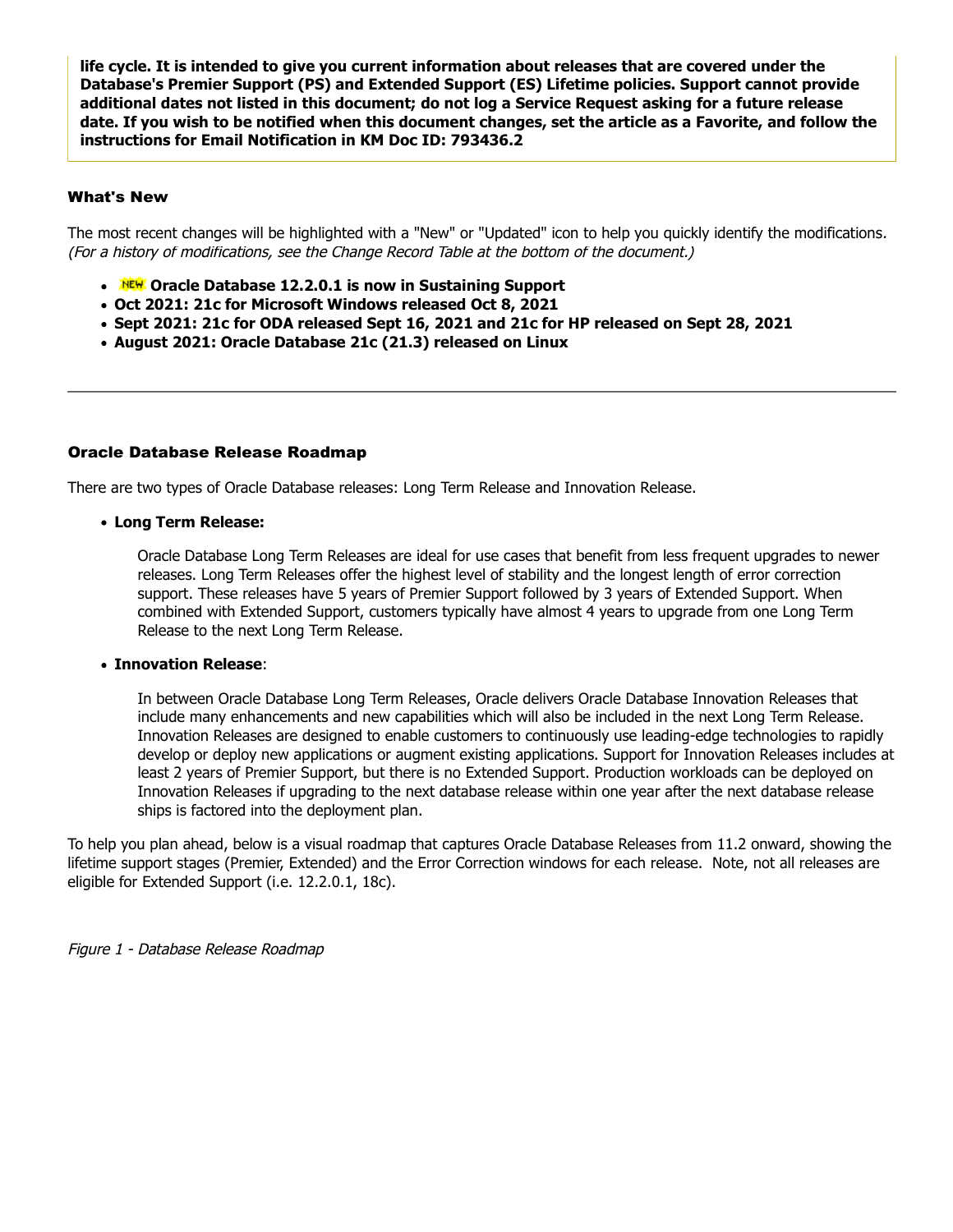# **Database Releases and Support Timelines**



Oracle is mindful of the unprecedented economic and business disruption our customers faced in 2020. We decided to not promote our Database 20c Preview version to General Availability. Instead, we incorporated all of the 20c functionality into the 21c release and made 21c available initially in our Autonomous Database Free Tier so that all can test drive the new features and enhancements for free.

- For details on the Database Suite Lifetime Support Policy (incl. Premier, Extended, Sustaining), see Lifetime Support Policy - Oracle Technology Products.
- For details on the Database Suite Error Correction Policy (incl. Patching end dates and grace periods), see Database, FMW, EM Grid Control, and OCS Software Error Correction Support Policy (Doc ID 209768.1).
- For details on Global Database Extended Support (ES) Fee Waivers, and Limited Error Correction, see Oracle Software Technical Support Policies Section 3 "Lifetime Support" subtitle "Exceptions".

| <b>Release</b>                     | <b>Patching End Date</b>                | <b>Notes and Exceptions</b>                                                                                                                                                                                                                              |
|------------------------------------|-----------------------------------------|----------------------------------------------------------------------------------------------------------------------------------------------------------------------------------------------------------------------------------------------------------|
|                                    |                                         |                                                                                                                                                                                                                                                          |
| $NEW$ 21c<br>Innovation<br>Release | April 30, 2024                          | • Error Correction / Patching is available until April 30, 2024<br>• 21c is not eligible for Extended Support (ES)<br>• Only quarterly Release Updates (RUs) are provided for 21c. Release<br>Update Revisions (RURs) are limited to Long Term Releases. |
| 19с<br>Long Term                   | April 30, 2024 with no<br><b>ES/ULA</b> | • Premier Support (PS) ends April 30, 2024, Extended Support (ES) fees<br>will be required beginning May 01, 2024 through April 30, 2027                                                                                                                 |
| Release                            | April 30, 2027 with<br><b>ES/ULA</b>    | • Error Correction / Patching is available through April 30, 2027 with paid<br>ES. Without paid ES, patching is only available until April 30, 2024                                                                                                      |

#### Table 1 - Patching End Dates for Roadmap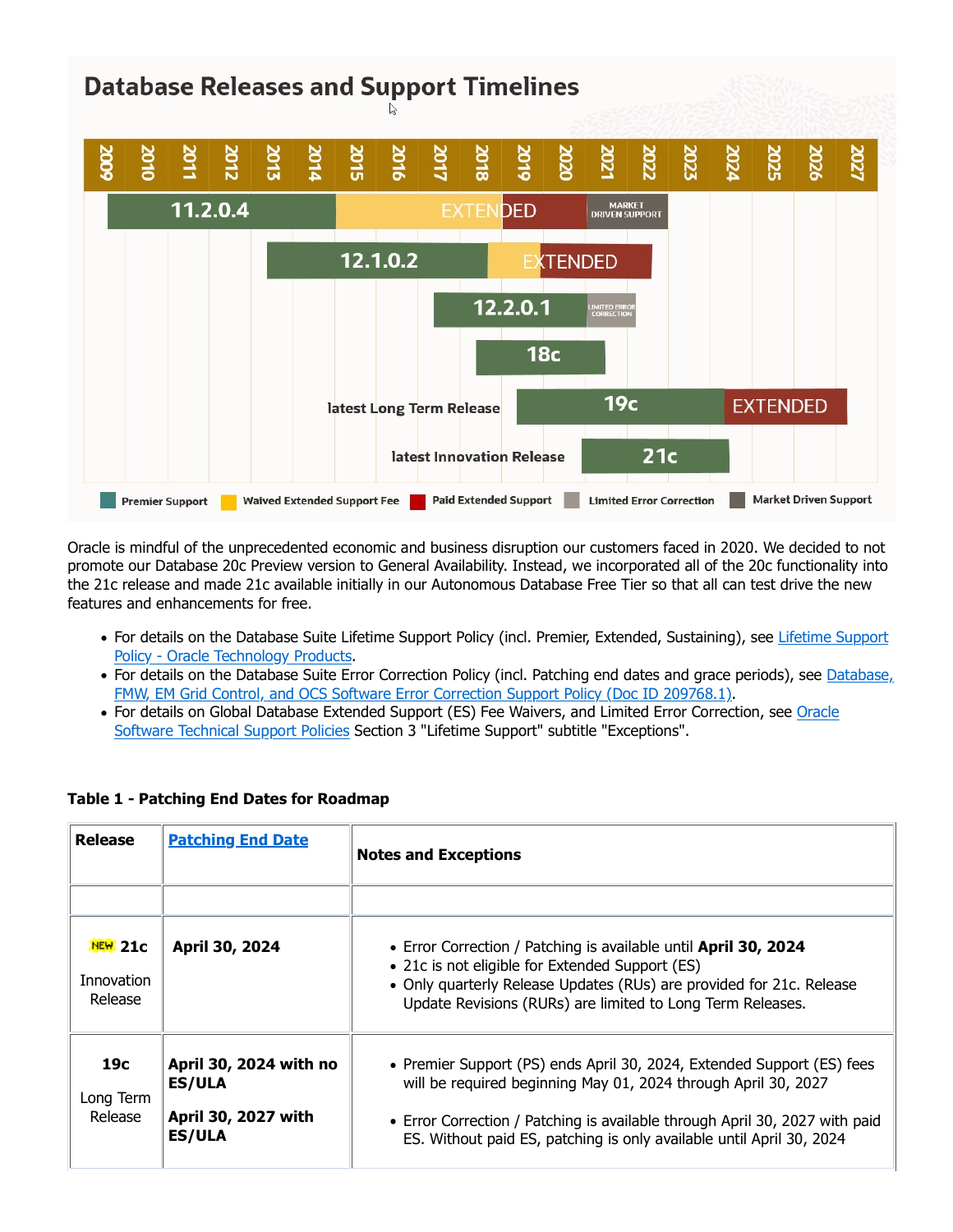| <b>18c</b><br>Innovation<br>Release         | Jun 30, 2021                                                                                                                                                                    | • Error Correction / Patching was available until Jun 30, 2021. 18c is now<br>in Sustaining Support.<br>• 18c is not eligible for Extended Support (ES)                                                                                                                                                                                                                                                                                                                                                                                                                                                                                                                                                                                                                                                                                                                                                                                                                                                                                                                                                                                                                                                                                           |
|---------------------------------------------|---------------------------------------------------------------------------------------------------------------------------------------------------------------------------------|---------------------------------------------------------------------------------------------------------------------------------------------------------------------------------------------------------------------------------------------------------------------------------------------------------------------------------------------------------------------------------------------------------------------------------------------------------------------------------------------------------------------------------------------------------------------------------------------------------------------------------------------------------------------------------------------------------------------------------------------------------------------------------------------------------------------------------------------------------------------------------------------------------------------------------------------------------------------------------------------------------------------------------------------------------------------------------------------------------------------------------------------------------------------------------------------------------------------------------------------------|
| 12.2.0.1                                    | March 31, 2022<br>(Limited Error<br><b>Correction from Dec 1,</b><br>2020 through March<br>31, 2022)                                                                            | • Error Correction / Patching is available until Nov 30, 2020<br>• Limited Error Correction (Sev 1 and Security Updates only)<br>See Note<br>161818.1 for details.<br>• 12.2.0.1 is not eligible for Extended Support (ES)                                                                                                                                                                                                                                                                                                                                                                                                                                                                                                                                                                                                                                                                                                                                                                                                                                                                                                                                                                                                                        |
| 12.1.0.2<br><b>Terminal</b><br>Release      | Jul 31, 2022 with paid<br>ES, ULA, or EBS waiver                                                                                                                                | • Premier Support (PS) ended Jul 31, 2018 and one year of free Extended<br>Support (ES) was in effect until July 31, 2019.<br>• ES fees or a ULA was required beginning 01-Aug-2019 through 31-<br>Jul-2022. Without paid ES or ULA, patching ends 31-Jul-2019.<br>• We have a global ES uplift fee waiver in place for E-Business customers,<br>see details and dates of expiration see: Extended Support Fee Waiver<br>for Oracle Database 12.1 and 11.2 for Oracle E-Business Suite (Doc ID<br>2522948.1) or Technical Support Policy Document.<br>* One additional year (01-Aug-2021 through 31-July-2022) has been added to<br>the 12.1.0.2 DB Extended Support time frame with the following exceptions:<br>• Apple Macintosh platform patching end date (Error Correction<br>end date) is July 31, 2021.<br>• Microsoft Windows platform exception has changed.<br>Regardless of the version used to run the 12.1.0.2 Database,<br>Oracle built the 12.1.0.2 Database on Microsoft Windows 2008<br>This platform reached end-of-life support on January 14, 2020.<br>However, we will make reasonable efforts to deliver patches<br>for the Database 12.1.0.2 on Windows until July 2022, as long<br>as our tooling continues to function. |
| 12.1.0.1                                    | Aug 31, 2016                                                                                                                                                                    | • Error Correction / Patching has ended for this release<br>• 12.1.0.1 is not eligible for Extended Support (ES)<br>• 12.1.0.1 was the last release of Standard Edition (SE) and Standard<br>Edition One (SE1)                                                                                                                                                                                                                                                                                                                                                                                                                                                                                                                                                                                                                                                                                                                                                                                                                                                                                                                                                                                                                                    |
| 11.2.0.4<br>Terminal<br>Release for<br>11.2 | $\cdot$ Dec 31, 2020<br>(with paid<br><b>Extended</b><br><b>Support or ULA</b><br><b>Extended</b><br><b>Support or EBS</b><br><b>Waiver</b> )<br>• Dec 31, 2022<br>(with Market | • Premier Support (PS) ended 31-Jan-2015 and one year of free Extended<br>Support (ES) was in effect until Dec 31, 2018.<br>• ES fees or a ULA was required beginning Jan 1, 2019 through Dec 31,<br>2020. At the end of ES, Market Driven Support (MDS) will be available<br>for two additional years. See https://www.oracle.com/a/ocom/docs/ds-<br>mds-database-11g-r2.pdf<br>• Oracle has a global Extended Support Uplift Fee waiver in place for<br>E-Business customers, see details and dates of expiration see: Extended                                                                                                                                                                                                                                                                                                                                                                                                                                                                                                                                                                                                                                                                                                                 |
|                                             | <b>Driven Support)</b>                                                                                                                                                          | Support Fee Waiver for Oracle Database 12.1 and 11.2 for Oracle                                                                                                                                                                                                                                                                                                                                                                                                                                                                                                                                                                                                                                                                                                                                                                                                                                                                                                                                                                                                                                                                                                                                                                                   |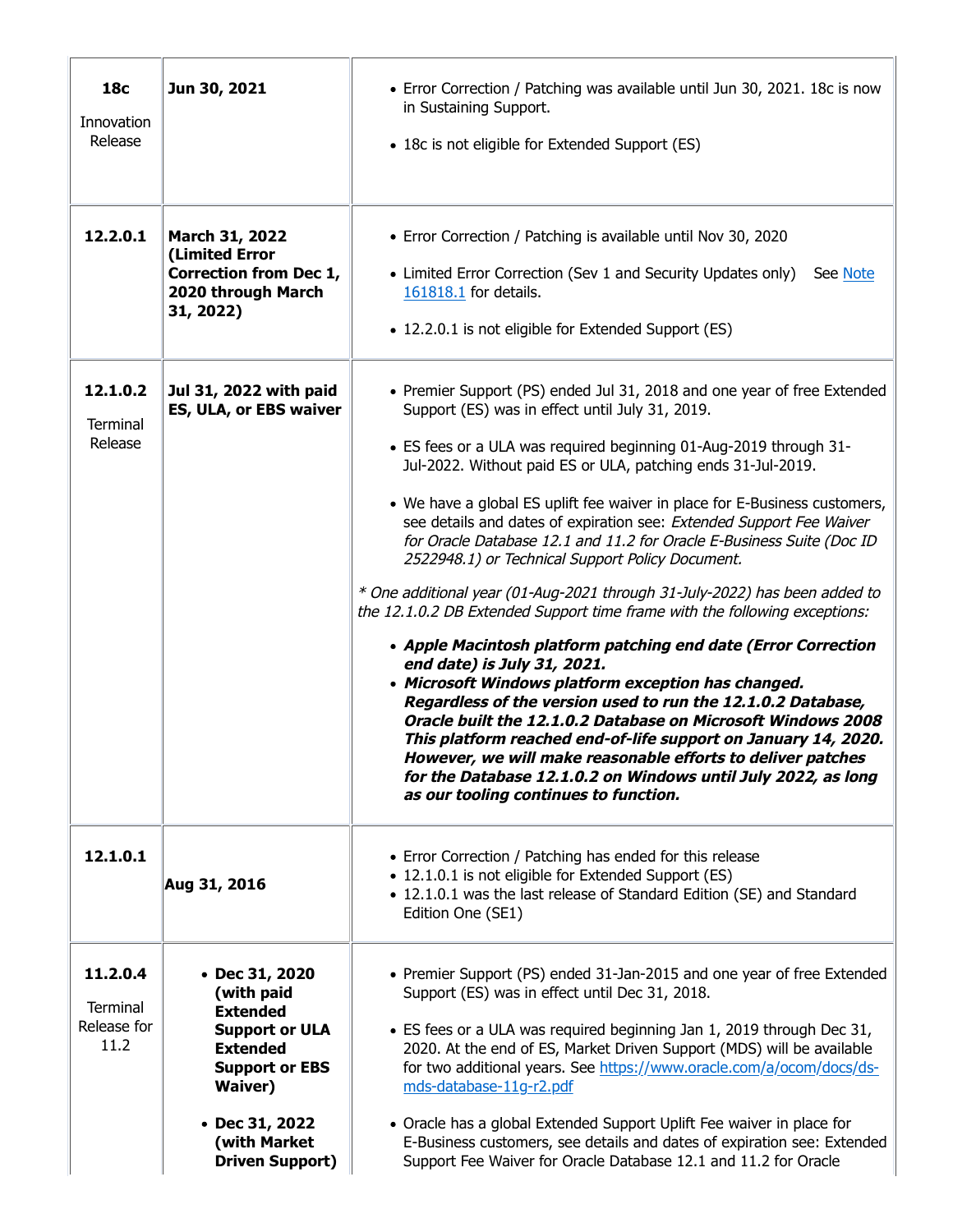| • Dec 31, 2021 for<br>the OpenVMS<br>platform | E-Business Suite (Doc ID 2522948.1) or Technical Support Policy<br>Document.<br>• Gen 1 and Gen 2 ExaCC, OCC DBCS, OCI DBCS, OCI ExaCS and ODA<br>had 3 additional months of Extended Support. The end of Extended<br>Support for 11.2.0.4 databases on these platforms was: 31-March 2021.<br>New instances could be created up until the end of extended support;<br>however, Oracle makes no commitment that any 11.2.0.4 DBCS<br>instances will continue to run after the end of Support.<br>• Market Driven Support is only available for the following Database Cloud<br>Services: Gen 1 and Gen 2 ExaCC, OCC DBCS, OCI DBCS (non-PSM),<br>OCI ExaCS. New instances can be created up until the end of Market<br>Driven Support. Oracle makes no commitment that any 11.2.0.4 DBCS<br>instances will continue to run after the end of MDS support. Market<br>Driven Support is not available for PSM-based OCI DBCS, OCI-C<br>DBCS and OCI-C ExaCS.<br>• 11.2.0.4 is the terminal release on OpenVMS. During calendar year<br>2021, customer will receive Severity 1 Fixes and Security Updates for no<br>additional fees beyond standard Premier Support costs. Coverage does<br>not extend to new certifications, third-party products, or any Java/JDK<br>functionality including Java components embedded in the database.<br>Coverage also excludes any updates related to cryptography and<br>network encryption. This offering does not include standard Security<br>Patch Updates (SPUs). |  |
|-----------------------------------------------|---------------------------------------------------------------------------------------------------------------------------------------------------------------------------------------------------------------------------------------------------------------------------------------------------------------------------------------------------------------------------------------------------------------------------------------------------------------------------------------------------------------------------------------------------------------------------------------------------------------------------------------------------------------------------------------------------------------------------------------------------------------------------------------------------------------------------------------------------------------------------------------------------------------------------------------------------------------------------------------------------------------------------------------------------------------------------------------------------------------------------------------------------------------------------------------------------------------------------------------------------------------------------------------------------------------------------------------------------------------------------------------------------------------------------------------------------------------------------------------------------------|--|
|-----------------------------------------------|---------------------------------------------------------------------------------------------------------------------------------------------------------------------------------------------------------------------------------------------------------------------------------------------------------------------------------------------------------------------------------------------------------------------------------------------------------------------------------------------------------------------------------------------------------------------------------------------------------------------------------------------------------------------------------------------------------------------------------------------------------------------------------------------------------------------------------------------------------------------------------------------------------------------------------------------------------------------------------------------------------------------------------------------------------------------------------------------------------------------------------------------------------------------------------------------------------------------------------------------------------------------------------------------------------------------------------------------------------------------------------------------------------------------------------------------------------------------------------------------------------|--|

#### Recommended Upgrade Path

#### Oracle recommends the following upgrade options:

- For product longevity and patching, Oracle strongly recommends upgrading to 19c which is the Long Term Release with a support end date of April 30, 2027 (or April 30, 2024 if you choose not to pay Extended Support fees or purchase a ULA).
- If you are currently running 11.2.x/12.1.x you will need to upgrade to the terminal release (i.e. 11.2.0.4/12.1.0.2) for the DB Release you are running and then continue the upgrade process by upgrading to the 19c.
- If you are currently running 12.2.0.1 or 18c, you should upgrade to 19c without delay. 18c is in Sustaining Support.

#### Oracle Database Release Schedule

| Oracle recommends the following upgrade options:                                                                                                                                                                                                               |                                                                                                                                                                                                                                                                                                                                                                                                                                                                   |                               |                 |          |          |          |          |
|----------------------------------------------------------------------------------------------------------------------------------------------------------------------------------------------------------------------------------------------------------------|-------------------------------------------------------------------------------------------------------------------------------------------------------------------------------------------------------------------------------------------------------------------------------------------------------------------------------------------------------------------------------------------------------------------------------------------------------------------|-------------------------------|-----------------|----------|----------|----------|----------|
| purchase a ULA).                                                                                                                                                                                                                                               | • For product longevity and patching, Oracle strongly recommends upgrading to 19c which is the Long Term Release<br>with a support end date of April 30, 2027 (or April 30, 2024 if you choose not to pay Extended Support fees or<br>• If you are currently running 11.2.x/12.1.x you will need to upgrade to the terminal release (i.e. 11.2.0.4/12.1.0.2)<br>for the DB Release you are running and then continue the upgrade process by upgrading to the 19c. |                               |                 |          |          |          |          |
|                                                                                                                                                                                                                                                                | • If you are currently running 12.2.0.1 or 18c, you should upgrade to 19c without delay. 18c is in Sustaining Support.                                                                                                                                                                                                                                                                                                                                            |                               |                 |          |          |          |          |
| For questions related to certification combinations and Lifetime Support agreements with other Oracle products like Oracle<br>E-Business Suite, Oracle JD Edwards, Oracle PeopleSoft, and Oracle Siebel, please contact your Oracle Account<br>Representative. |                                                                                                                                                                                                                                                                                                                                                                                                                                                                   |                               |                 |          |          |          |          |
| <b>Oracle Database Release Schedule</b><br>These are server releases unless otherwise specified. Server releases always include the native word size client (e.g. 64-                                                                                          |                                                                                                                                                                                                                                                                                                                                                                                                                                                                   |                               |                 |          |          |          |          |
| bit). Where the platform supports it, a 32-bit and 64-bit client is also part of the release.                                                                                                                                                                  |                                                                                                                                                                                                                                                                                                                                                                                                                                                                   |                               |                 |          |          |          |          |
| Table 2 - Database Release Schedule                                                                                                                                                                                                                            |                                                                                                                                                                                                                                                                                                                                                                                                                                                                   |                               |                 |          |          |          |          |
| <b>Platform</b>                                                                                                                                                                                                                                                | 21c                                                                                                                                                                                                                                                                                                                                                                                                                                                               | 19с                           | 18 <sub>c</sub> | 12.2.0.1 | 12.1.0.2 | 12.1.0.1 | 11.2.0.4 |
|                                                                                                                                                                                                                                                                |                                                                                                                                                                                                                                                                                                                                                                                                                                                                   | <b>Innovation   Long Term</b> |                 |          |          |          |          |
|                                                                                                                                                                                                                                                                |                                                                                                                                                                                                                                                                                                                                                                                                                                                                   |                               |                 |          |          |          |          |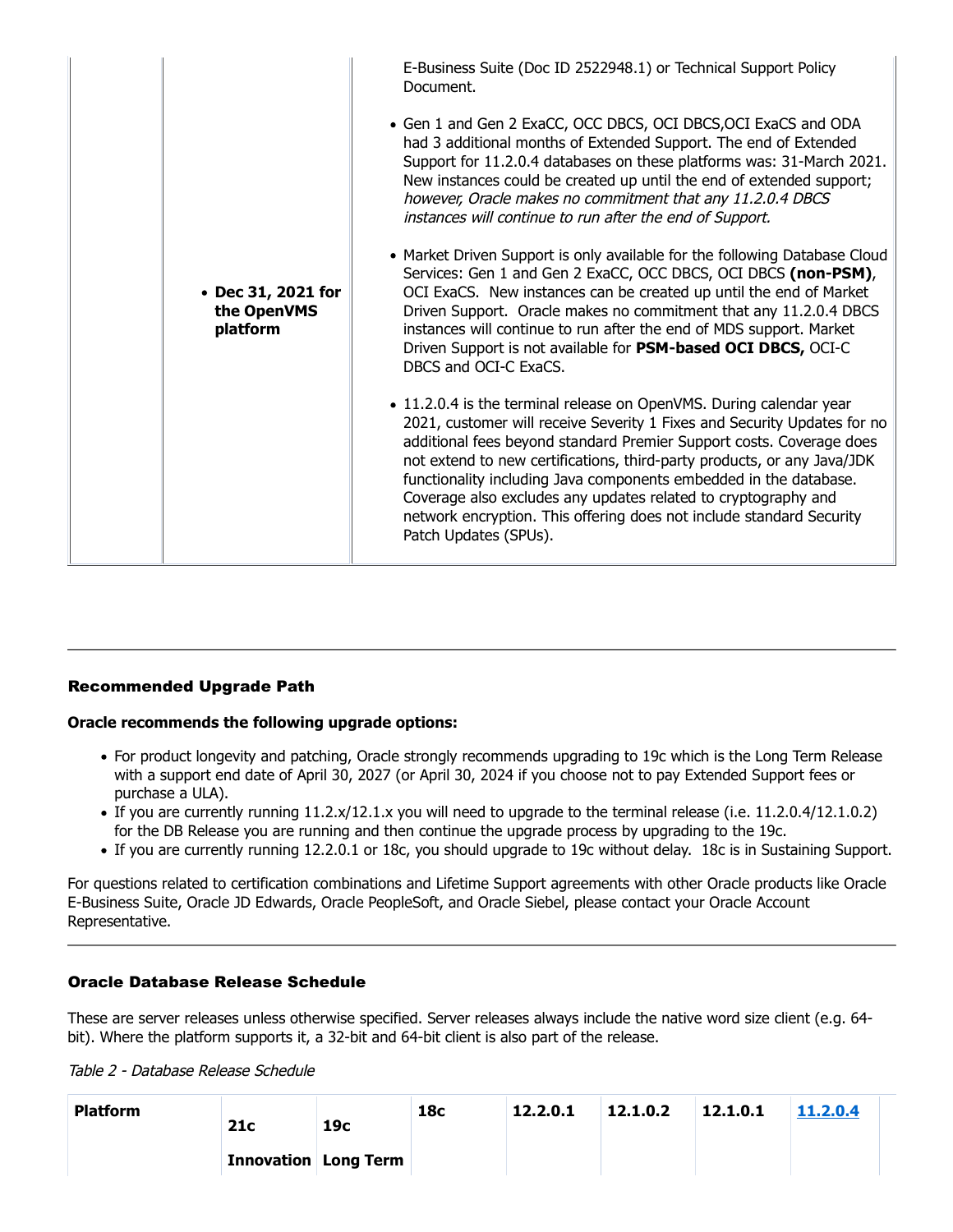|                                                                                                       | <b>Release</b>                                 | <b>Release</b>                        |                    |                        |          |          |          |
|-------------------------------------------------------------------------------------------------------|------------------------------------------------|---------------------------------------|--------------------|------------------------|----------|----------|----------|
| <b>Oracle Public Cloud Releases</b>                                                                   |                                                |                                       |                    |                        |          |          |          |
| <b>Exadata Express</b>                                                                                | Not Planned                                    | Not Planned                           | Not Planned        | $ 18-$                 | N/A      |          |          |
| <b>Cloud Service</b><br><b>Database Cloud</b><br>Service <sup>1</sup>                                 | $08 -$<br>Dec-2020<br>available on             | OCI DB<br>System -<br>VM:<br>Jul-2019 | 1-Mar-2018         | Sep-2016<br>4-Nov-2016 | Sep-2014 | N/A      | Sep-2014 |
|                                                                                                       | VM (RAC or<br>single-<br>instance)<br>and Bare | OCI DB<br>System -<br>Bare Metal:     |                    |                        |          |          |          |
|                                                                                                       | Metal<br>(single-<br>instance)                 | April 2020                            |                    |                        |          |          |          |
| <b>Exadata Cloud</b><br>Service <sup>1</sup>                                                          | <b>TBA</b>                                     | 19-Jun-2019 Jun-2018                  |                    | 4-Nov-2016             | Oct-2015 | N/A      | Oct-2015 |
| <b>Exadata Cloud at</b><br>Customer <sup>1</sup>                                                      | <b>TBA</b>                                     | $17 -$<br>Sep-2019                    | May-2018           | 2-May-2017             | Dec-2016 | N/A      |          |
| <b>Autonomous</b><br>Database on<br><b>Dedicated</b><br><b>Exadata</b><br>Infrastructure <sup>2</sup> | <b>TBA</b>                                     | 26-Jun-2019 N/A                       |                    | N/A                    | N/A      | N/A      |          |
| <b>Autonomous</b><br>Database on<br><b>Exadata</b><br>Cloud@Customer <sup>2</sup>                     | <b>TBA</b>                                     | 08-Jul-2020                           | N/A                | N/A                    | N/A      | N/A      |          |
| <b>Autonomous</b><br>Database on<br><b>Shared Exadata</b><br>Infrastructure <sup>2</sup>              | <b>TBA</b>                                     | $15 -$<br>Mar-2020                    | $18 -$<br>Mar-2018 | N/A                    | N/A      | N/A      |          |
| <b>On-Premises Engineered Systems</b>                                                                 |                                                |                                       |                    |                        |          |          |          |
| (Same software as released for other platforms but tested on Engineered Systems)                      |                                                |                                       |                    |                        |          |          |          |
| <b>Oracle Database</b><br><b>Appliance</b>                                                            | $16-$<br>Sep-2021                              | 16-Oct-2019 7-Mar-2018                |                    | $17 -$<br>Nov-2017     | Apr 2014 | N/A      | Oct 2013 |
| <b>Exadata</b>                                                                                        | $13 -$<br>Aug-2021                             | $13 -$<br>Feb-2019                    | $16 -$<br>Feb-2018 | $10-$<br>Feb-2017      | Oct 2014 | Mar 2013 | Nov 2013 |
| <b>Supercluster</b>                                                                                   | <b>TBA</b>                                     | 26-Apr-2019 Mar-2018                  | $12 -$             | $10-$<br>Feb-2017      | Nov 2014 | Apr 2014 | Dec 2013 |

### **On-Premises Engineered Systems**

| <b>Oracle Database</b><br><b>Appliance</b> | 16-<br>Sep-2021   | 16-Oct-2019 7-Mar-2018 |                    | $17 -$<br>Nov-2017 | Apr 2014 | N/A      | Oct 2013 |  |
|--------------------------------------------|-------------------|------------------------|--------------------|--------------------|----------|----------|----------|--|
| Exadata                                    | $13-$<br>Aug-2021 | 13-<br>Feb-2019        | 16-<br>Feb-2018    | 10-<br>Feb-2017    | Oct 2014 | Mar 2013 | Nov 2013 |  |
| <b>Supercluster</b>                        | <b>TBA</b>        | 26-Apr-2019            | $12 -$<br>Mar-2018 | 10-<br>Feb-2017    | Nov 2014 | Apr 2014 | Dec 2013 |  |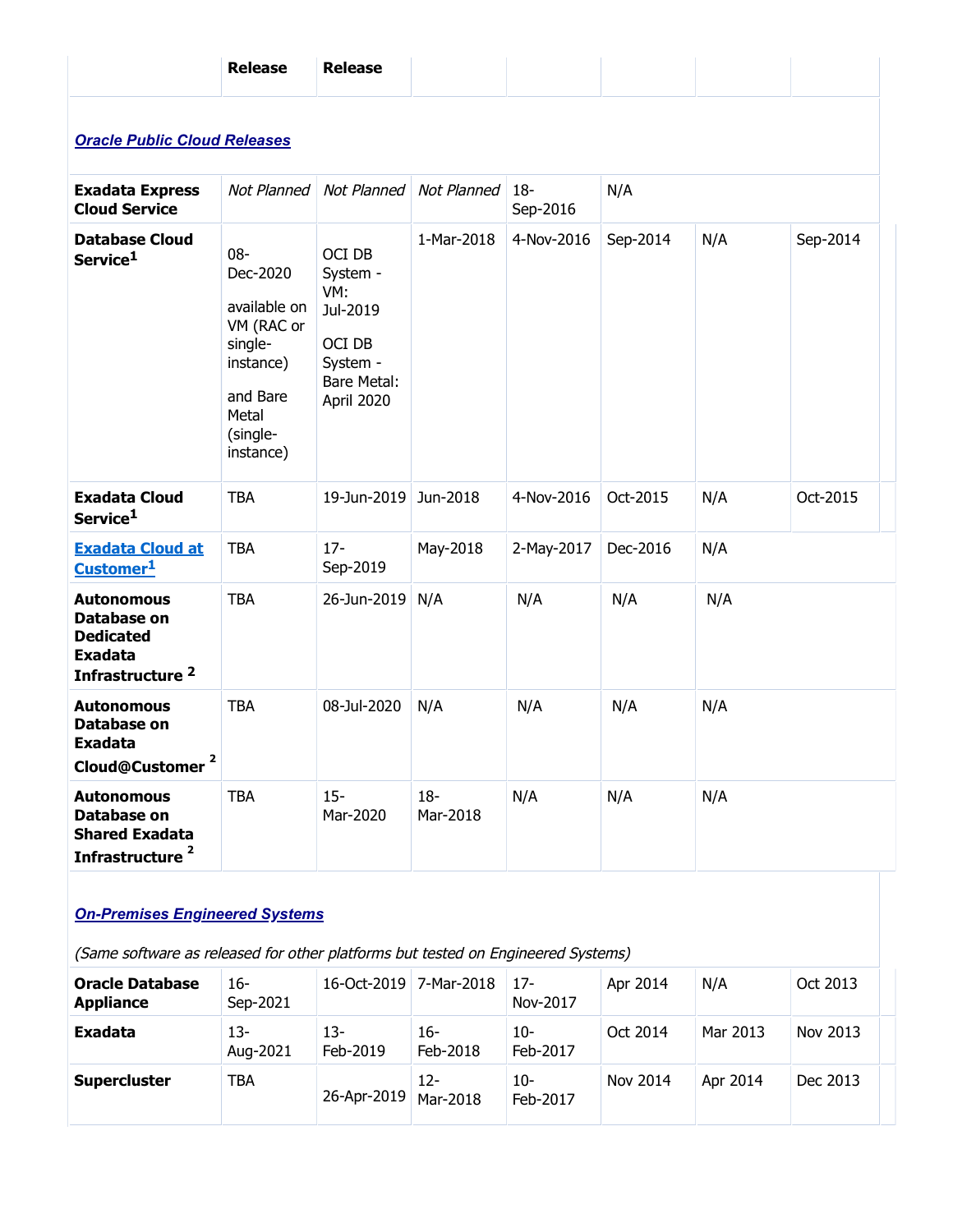# On-Premises Server Releases (includes client)

### (Download here)

| <b>On-Premises Server Releases (includes client)</b> |                           |                            |                                     |                         |                         |                                 |                                |
|------------------------------------------------------|---------------------------|----------------------------|-------------------------------------|-------------------------|-------------------------|---------------------------------|--------------------------------|
| (Download here)                                      |                           |                            |                                     |                         |                         |                                 |                                |
| Linux x86                                            | Not Planned               | Not planned                | Not planned                         | Not planned             | Not planned             | Not planned                     | $28 -$<br>Aug-2013             |
| <b>Linux x86-64</b>                                  | $13 -$<br>Aug-2021        | 25-Apr-2019 23-Jul-2018    |                                     | 1-Mar-2017              | 22-Jul-2014             | 25-Jun-2013                     | $27 -$<br>Aug-2013             |
| <b>Oracle Solaris</b><br>SPARC (64-bit)              | Not Planned               | 26-Apr-2019 30-Jul-2018    |                                     | 1-Mar-2017              | 22-Jul-2014             | 25-Jun-2013 29-                 | Aug-2013                       |
| <b>Oracle Solaris</b><br>x86-64 (64-bit)             | Platform<br>desupported   | $07 -$<br>Nov-2019         | 6-Aug-2018                          | 1-Mar-2017              | 22-Jul-2014             | 25-Jun-2013                     | $29 -$<br>Aug-2013             |
|                                                      |                           | <b>Terminal</b><br>Release |                                     |                         |                         |                                 |                                |
| <b>Microsoft</b><br>Windows x64 (64-<br>bit)         | 08-Oct-2021               | 08-Jun-2019 21-            | Aug-2018                            | $16-$<br>Mar-2017       | $25 -$<br>Sep-2014      | 9-Jul-2013                      | $25 -$<br>Oct-2013             |
| <b>OpenVMS Itanium</b>                               | Platform<br>desupported   | Platform<br>desupported    | Platform<br>desupported             | Platform<br>desupported | Platform<br>desupported | Platform<br>desupported Release | <b>Terminal</b>                |
| HP-UX Itanium $^{-1}$                                | $28 -$<br>Sept-2021       | $28 -$<br>May-2019         | 20-Nov<br>$-2018$                   | 13-Apr-2017             | $14-$<br>Nov-2014       | 9-Jan-2014                      | $10 -$<br>Oct-2013             |
| <b>HP-UX PA-RISC</b><br>$(64-bit)$                   | Platform<br>desupported   | Platform                   | Platform<br>desupported desupported | Platform<br>desupported | Platform<br>desupported | Platform<br>desupported         | 2-Jan-2014                     |
| <b>IBM AIX on</b><br><b>POWER Systems</b>            | See DOC ID<br>2766930.1   | $28 -$<br>May-2019         | 20-Nov<br>$-2018$                   | 13-Apr-2017             | $14-$<br>Nov-2014       | 9-Jan-2014                      | $10-$<br>Oct-2013              |
| <b>IBM Linux on</b><br>System z                      | See DOC ID<br>2766930.1   | $06 -$<br>June-2019        | 20-Nov<br>$-2018$                   | 6-Jun-2017              | $14 -$<br>Nov-2014      | 9-Jan-2014                      | 9-Jan-2014                     |
| <b>Microsoft</b><br>Windows (32-bit)                 | Client Only -<br>Oct 2021 | Client only -<br>June 2019 | Not planned                         | Not planned             | Not planned             | Not planned                     | $25 -$<br>Oct-2013             |
| <b>Platform</b>                                      | 21c                       | 19                         | 18                                  | 12.2.0.1                | 12.1.0.2                | 12.1.0.1                        | 11.2.0.4                       |
| <b>Instant Client-Only Releases</b>                  |                           |                            |                                     |                         |                         |                                 |                                |
| <b>Apple macOS</b><br>(Intel) download               |                           | $10 -$<br>Sept-2019        | Mar-2018                            | 15-Jan-2018             | 2016                    | Not planned                     | $20 -$<br>Apr-2014<br>Download |
| <b>IBM Linux on</b>                                  |                           |                            |                                     |                         | $18 -$<br>Dec-2015      |                                 | 4-Dec-2014                     |

# **Instant Client-Only Releases**

| <b>Apple macOS</b><br>(Intel) download              | $10-$<br>Sept-2019 | Mar-2018 | 15-Jan-2018 2016 |                               | Not planned $\vert$ 20- | Apr-2014<br>Download |
|-----------------------------------------------------|--------------------|----------|------------------|-------------------------------|-------------------------|----------------------|
| <b>IBM Linux on</b><br><b>POWER (Big</b><br>Endian) |                    |          |                  | 18-<br>Dec-2015<br>(download) |                         | 4-Dec-2014           |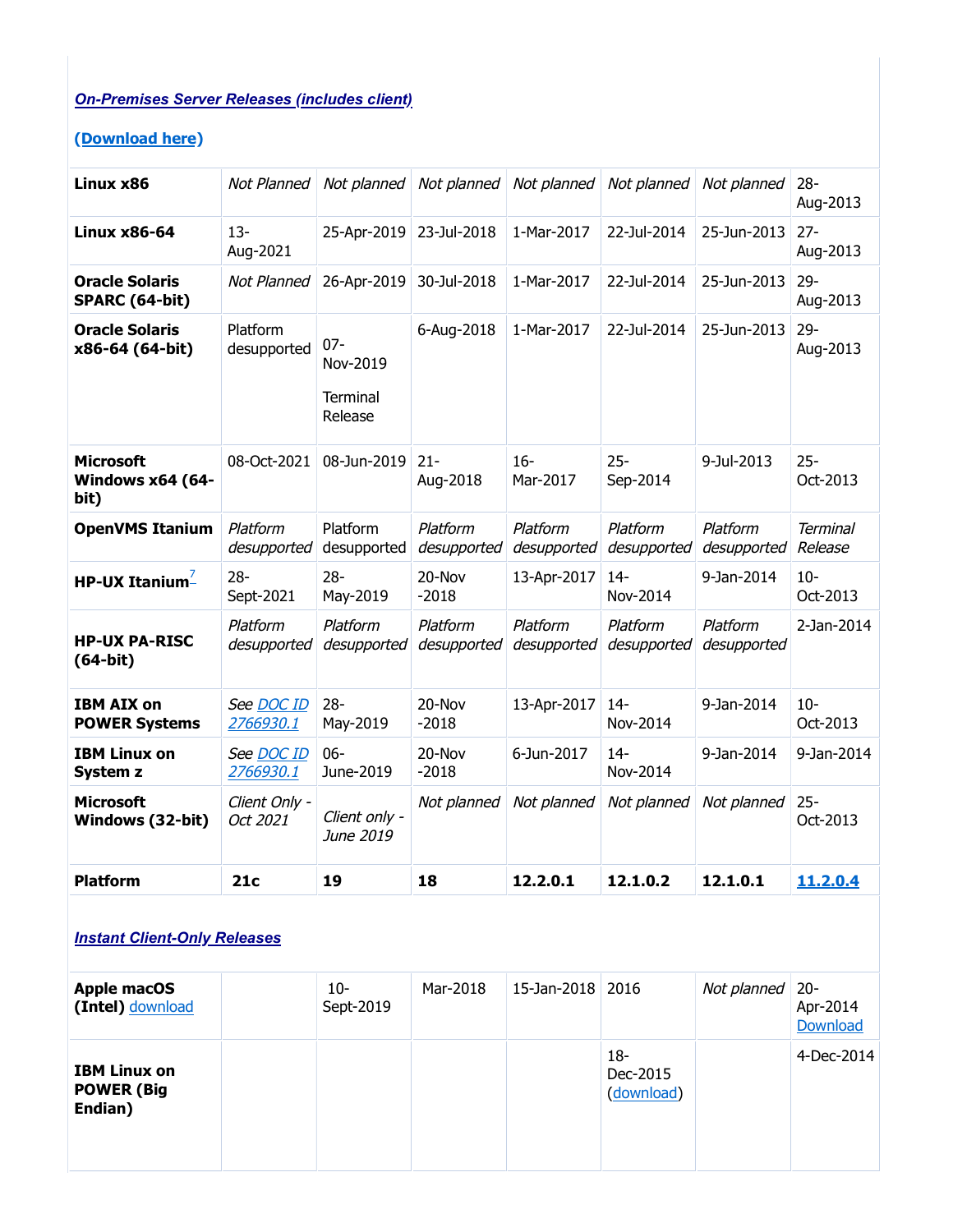| <b>IBM Linux on</b><br><b>POWER (Little</b><br>Endian)<br>download |            | Jul-2019<br>download | 31-Oct-2018<br>(download) | 7-Jun-2017<br>(download) | $18-$<br>Dec-2015<br>(download) |  |  |
|--------------------------------------------------------------------|------------|----------------------|---------------------------|--------------------------|---------------------------------|--|--|
| <b>Linux on ARM</b>                                                | <b>TBA</b> | May-2021<br>download |                           |                          |                                 |  |  |

 $1$  Oracle Database Cloud Service, Exadata Cloud Service, and Exadata Cloud@Customer follow the same support life and error correction schedule as on-premises dates unless otherwise noted in Table 1 above (for example, 11.2.0.4 MDS). Also, Extended Support is bundled with these services and does not require additional fees. These services will not be covered under Sustaining Support and Oracle makes no commitment that any cloud service instances will continue to run after the end of their support life (Premier, extended, error correction, or MDS).

<sup>2</sup> Oracle's current plan for Oracle Autonomous Database - Shared Exadata Infrastructure, Oracle Autonomous Database - Dedicated Exadata Infrastructure, Autonomous Database on Exadata Cloud@Customer services is to support Long Term Release versions for a similar period of time found for those major releases when deployed on-premises. The intent of this plan is to provide stability of service experience for the thousands of critical database deployments found in Oracle Cloud. Additionally, we will at times make available Innovation Releases as part of the Autonomous Database Cloud Services. Innovation Releases, when provided, will be supported for a shorter period of time as compared to a Long Term Release, similar to what is found for those releases when deployed on-premises. Oracle reserves the right to change this plan with changing business requirements. Any change will take into account that stability is of utmost importance to Oracle's many thousands of mission critical deployments.

#### References for Client-Only:

https://www.oracle.com/technetwork/database/enterprise-edition/downloads/oracle19c-linux-5462157.html

https://www.oracle.com/technetwork/database/enterprise-edition/downloads/oracle19c-windows-5539283.html

#### 32-bit Linux & Windows Instant Clients,

https://www.oracle.com/database/technologies/instant-client/linux-x86-32-downloads.html

https://www.oracle.com/database/technologies/instant-client/microsoft-windows-32-downloads.html

#### Legend:

- Qn CYyyyy: Date falls within the Calendar Year specified.
- 1H or 2H CYyyyy: Date falls within the 1st half (six months) or 2nd half of Calendar Year. For example 1H CY2009 means "some time within the first six months of 2009".
- TBA = Schedule To Be Announced

#### **ACTIONS**

The dates published in this document are for planning and discussion purposes only.

#### CONTACTS

Change History (2020-2021)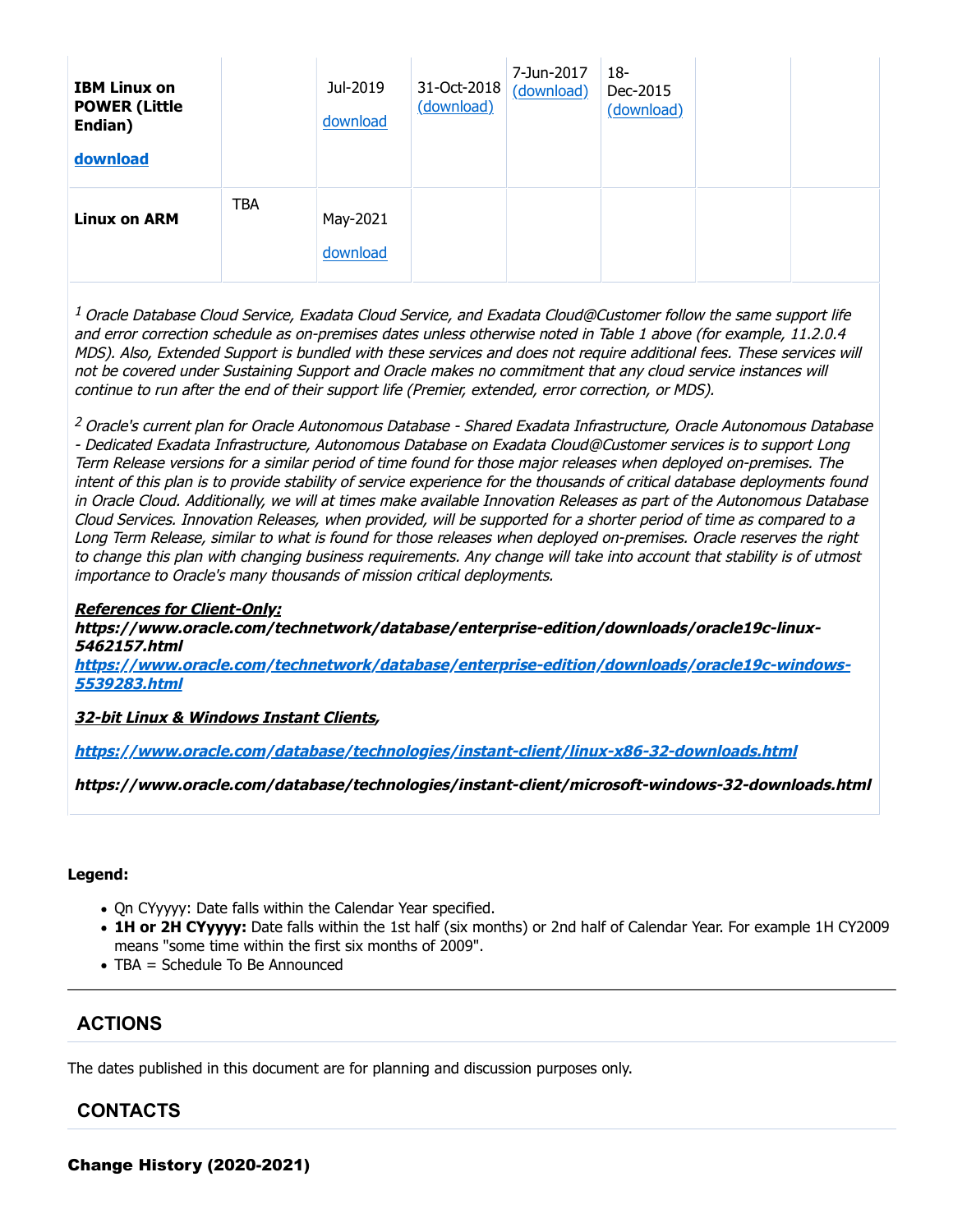| Only significant changes to content (such as new or changed dates, new releases, or clarifications) beginning Jan 1, 2020<br>are listed below. Minor wording or formatting changes are not recorded.<br>$\ $ Date<br><b>What Changed?</b><br>$  11 -$<br>Nov-2021<br>instances will continue to run after the end of their support life (Premier, extended, error correction, or MDS).<br>20-<br>Added release dates for 21c on ODA, HP, Windows<br>Oct-2021<br>$ 13-$<br>Oracle Database 21.3 released on Linux with a patching end date of April 30, 2024<br>Aug-2021<br>$ 08-$<br>Jun-2021<br>  03-<br>Added Market Driven Support is not available for PSM-based OCI DBCS, in 11.2.0.4<br>Jun-2021<br>$\parallel$ 05-<br>Oracle Instant Client 19.10 released on Linux on ARM<br>May-2021<br>  04-<br>May-2021<br>$ 16-$<br>Updated Table 1 11.2.0.4 Market Driven Support bullet for Database Cloud Services<br>Dec-2020<br>$ 08-$<br>Updated Roadmap, Added 21c information<br>Dec-2020<br>  23-<br>Changed end date for 18c from June 08, 2021 to June 30, 2021 to match contract date requirements.<br> Nov-2020<br>$ 12 -$<br>  Oct-2020<br>$ 02-$<br>Sep-2020<br>ExaCC, OCC DBCS, and ODA (UPDATED)'.<br>  03-<br>Added a comment that MDS does not apply to DBCS (This comment was removed 02-Sep-2020)<br>Aug-2020<br>  10-<br>Jun-2020<br>$  15 -$<br>Added Limited Error Correction for 12.2.0.1 from Dec 1, 2020- until March 31, 2022<br>Apr-2020<br>Gen 1 ExaCC, OCC DBCS, and ODA will have 3 additional months of support life. The end of life dates for datal<br>$\parallel$ 23-<br>• 11.2.0.4: 31-March 2021<br>Mar-2020 |                                                                                                                                                                                                                                    |
|------------------------------------------------------------------------------------------------------------------------------------------------------------------------------------------------------------------------------------------------------------------------------------------------------------------------------------------------------------------------------------------------------------------------------------------------------------------------------------------------------------------------------------------------------------------------------------------------------------------------------------------------------------------------------------------------------------------------------------------------------------------------------------------------------------------------------------------------------------------------------------------------------------------------------------------------------------------------------------------------------------------------------------------------------------------------------------------------------------------------------------------------------------------------------------------------------------------------------------------------------------------------------------------------------------------------------------------------------------------------------------------------------------------------------------------------------------------------------------------------------------------------------------------------------------------------------------------------------------------------------------------------|------------------------------------------------------------------------------------------------------------------------------------------------------------------------------------------------------------------------------------|
|                                                                                                                                                                                                                                                                                                                                                                                                                                                                                                                                                                                                                                                                                                                                                                                                                                                                                                                                                                                                                                                                                                                                                                                                                                                                                                                                                                                                                                                                                                                                                                                                                                                |                                                                                                                                                                                                                                    |
|                                                                                                                                                                                                                                                                                                                                                                                                                                                                                                                                                                                                                                                                                                                                                                                                                                                                                                                                                                                                                                                                                                                                                                                                                                                                                                                                                                                                                                                                                                                                                                                                                                                |                                                                                                                                                                                                                                    |
|                                                                                                                                                                                                                                                                                                                                                                                                                                                                                                                                                                                                                                                                                                                                                                                                                                                                                                                                                                                                                                                                                                                                                                                                                                                                                                                                                                                                                                                                                                                                                                                                                                                | Wording for Cloud services modified to say: These services will not be covered under Sustaining Support and C                                                                                                                      |
|                                                                                                                                                                                                                                                                                                                                                                                                                                                                                                                                                                                                                                                                                                                                                                                                                                                                                                                                                                                                                                                                                                                                                                                                                                                                                                                                                                                                                                                                                                                                                                                                                                                |                                                                                                                                                                                                                                    |
|                                                                                                                                                                                                                                                                                                                                                                                                                                                                                                                                                                                                                                                                                                                                                                                                                                                                                                                                                                                                                                                                                                                                                                                                                                                                                                                                                                                                                                                                                                                                                                                                                                                |                                                                                                                                                                                                                                    |
|                                                                                                                                                                                                                                                                                                                                                                                                                                                                                                                                                                                                                                                                                                                                                                                                                                                                                                                                                                                                                                                                                                                                                                                                                                                                                                                                                                                                                                                                                                                                                                                                                                                | Oracle will use best effort to support the Oracle 12.1.0.2 Database on Microsoft Windows until July 2022. See                                                                                                                      |
|                                                                                                                                                                                                                                                                                                                                                                                                                                                                                                                                                                                                                                                                                                                                                                                                                                                                                                                                                                                                                                                                                                                                                                                                                                                                                                                                                                                                                                                                                                                                                                                                                                                |                                                                                                                                                                                                                                    |
|                                                                                                                                                                                                                                                                                                                                                                                                                                                                                                                                                                                                                                                                                                                                                                                                                                                                                                                                                                                                                                                                                                                                                                                                                                                                                                                                                                                                                                                                                                                                                                                                                                                |                                                                                                                                                                                                                                    |
|                                                                                                                                                                                                                                                                                                                                                                                                                                                                                                                                                                                                                                                                                                                                                                                                                                                                                                                                                                                                                                                                                                                                                                                                                                                                                                                                                                                                                                                                                                                                                                                                                                                | Oracle is not planning to release 21c on IBM AIX Power Systems and IBM Linux on System Z (Added link to Do                                                                                                                         |
|                                                                                                                                                                                                                                                                                                                                                                                                                                                                                                                                                                                                                                                                                                                                                                                                                                                                                                                                                                                                                                                                                                                                                                                                                                                                                                                                                                                                                                                                                                                                                                                                                                                |                                                                                                                                                                                                                                    |
|                                                                                                                                                                                                                                                                                                                                                                                                                                                                                                                                                                                                                                                                                                                                                                                                                                                                                                                                                                                                                                                                                                                                                                                                                                                                                                                                                                                                                                                                                                                                                                                                                                                |                                                                                                                                                                                                                                    |
|                                                                                                                                                                                                                                                                                                                                                                                                                                                                                                                                                                                                                                                                                                                                                                                                                                                                                                                                                                                                                                                                                                                                                                                                                                                                                                                                                                                                                                                                                                                                                                                                                                                |                                                                                                                                                                                                                                    |
|                                                                                                                                                                                                                                                                                                                                                                                                                                                                                                                                                                                                                                                                                                                                                                                                                                                                                                                                                                                                                                                                                                                                                                                                                                                                                                                                                                                                                                                                                                                                                                                                                                                | Added OpenVMS Itanium Support dates that will extend their support until Dec 31, 2021. See Table 1 - 11.2.0                                                                                                                        |
|                                                                                                                                                                                                                                                                                                                                                                                                                                                                                                                                                                                                                                                                                                                                                                                                                                                                                                                                                                                                                                                                                                                                                                                                                                                                                                                                                                                                                                                                                                                                                                                                                                                | Added additional information around 11.2.0.4 DBCS and Market Driven Support. See Table 1- 11.2.0.4 section                                                                                                                         |
|                                                                                                                                                                                                                                                                                                                                                                                                                                                                                                                                                                                                                                                                                                                                                                                                                                                                                                                                                                                                                                                                                                                                                                                                                                                                                                                                                                                                                                                                                                                                                                                                                                                | Because 12.2.0.1 LEC applies to all on-prem and DB cloud services, removed the following from 12.2.0.1 bullet                                                                                                                      |
|                                                                                                                                                                                                                                                                                                                                                                                                                                                                                                                                                                                                                                                                                                                                                                                                                                                                                                                                                                                                                                                                                                                                                                                                                                                                                                                                                                                                                                                                                                                                                                                                                                                |                                                                                                                                                                                                                                    |
|                                                                                                                                                                                                                                                                                                                                                                                                                                                                                                                                                                                                                                                                                                                                                                                                                                                                                                                                                                                                                                                                                                                                                                                                                                                                                                                                                                                                                                                                                                                                                                                                                                                | Amended 12.1.0.2 EXS extension to specifically call out the Windows exception end date is the 'Patching/Error<br>Windows platforms will still show as July 31, 2022 due to a tool limitation but patching (including bundles) will |
|                                                                                                                                                                                                                                                                                                                                                                                                                                                                                                                                                                                                                                                                                                                                                                                                                                                                                                                                                                                                                                                                                                                                                                                                                                                                                                                                                                                                                                                                                                                                                                                                                                                | Added Long Term and Innovation release definitions, added updated Premier and Extended Support dates for<br>platform, clarified the 12.2.0.1 additional 3 months of support for Gen 1 ExaCC, OCC DBCS, and ODA has beer            |
|                                                                                                                                                                                                                                                                                                                                                                                                                                                                                                                                                                                                                                                                                                                                                                                                                                                                                                                                                                                                                                                                                                                                                                                                                                                                                                                                                                                                                                                                                                                                                                                                                                                |                                                                                                                                                                                                                                    |
|                                                                                                                                                                                                                                                                                                                                                                                                                                                                                                                                                                                                                                                                                                                                                                                                                                                                                                                                                                                                                                                                                                                                                                                                                                                                                                                                                                                                                                                                                                                                                                                                                                                | • 12.2.0.1: 28-Feb-2021                                                                                                                                                                                                            |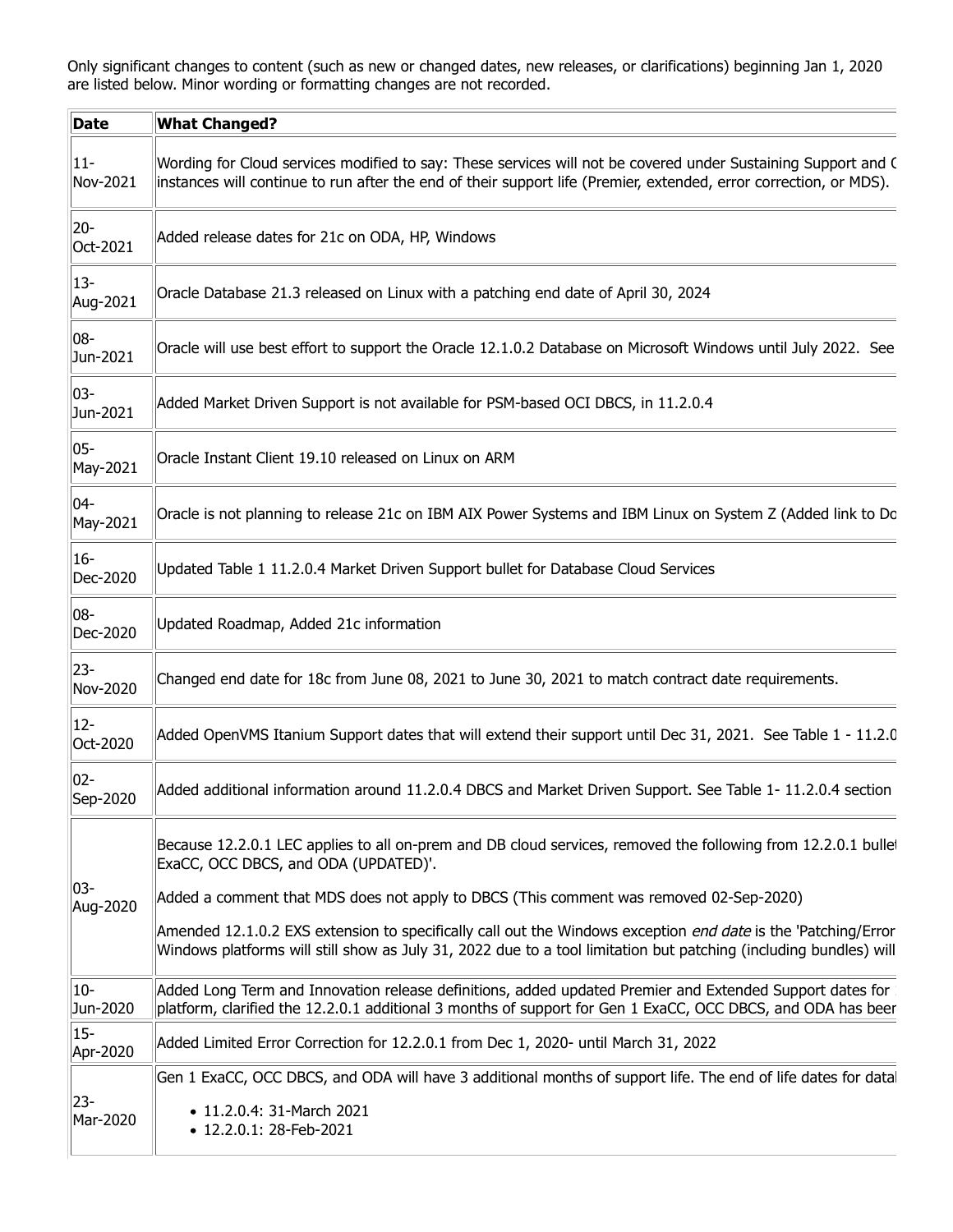| Restructured original document, removed older releases that are no longer covered under Premier or Extendec |
|-------------------------------------------------------------------------------------------------------------|
|-------------------------------------------------------------------------------------------------------------|

-